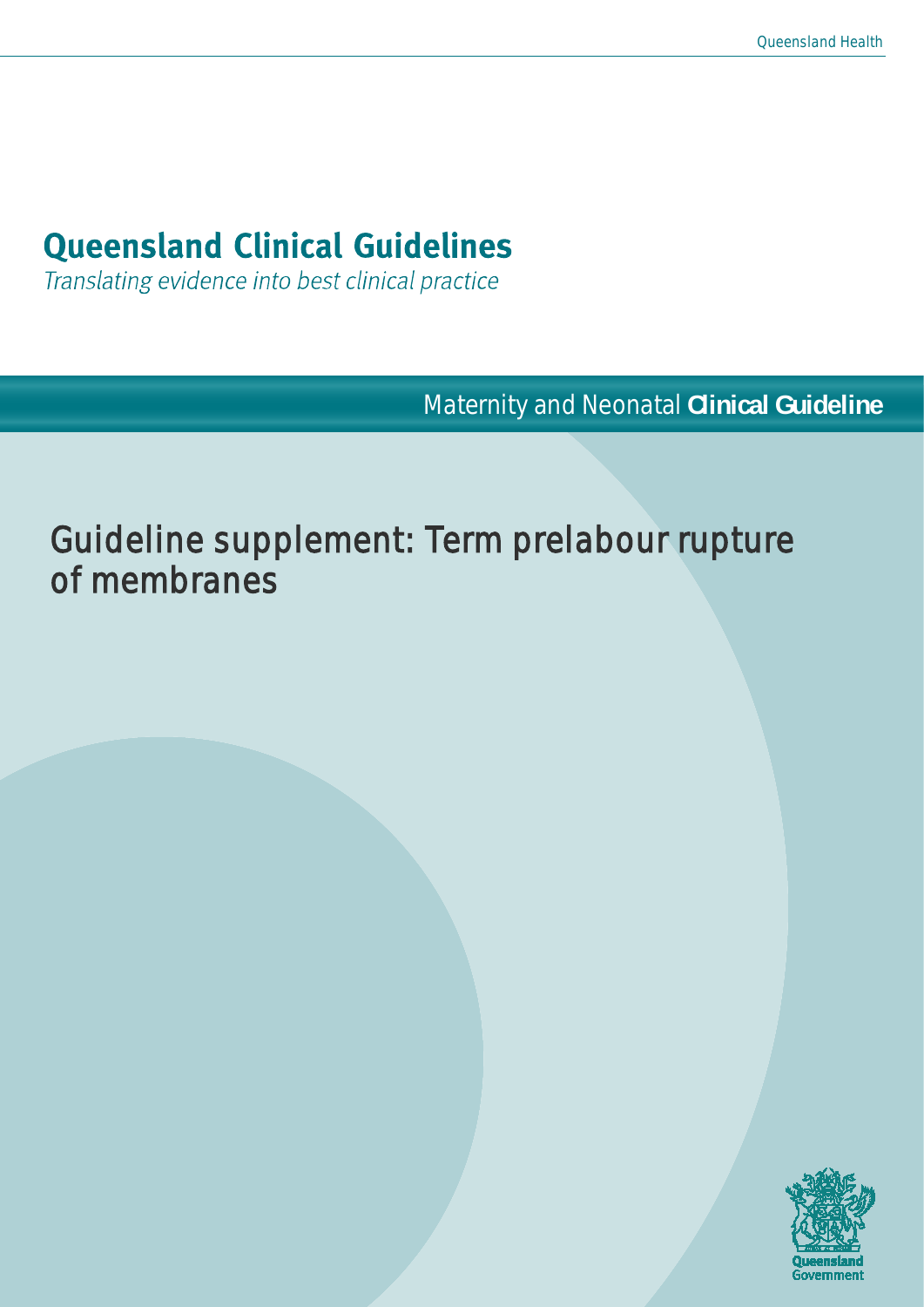### **Table of Contents**

| 1              |  |
|----------------|--|
| 1.1            |  |
| 12             |  |
| 1.3            |  |
| $\overline{2}$ |  |
|                |  |
| 2.1            |  |
| 2.2            |  |
| 2.3            |  |
| 2.4            |  |
| 2.4.1          |  |
| 2.5            |  |
| 2.6            |  |
| 2.7            |  |
| 3              |  |
| 3.1            |  |
| $\overline{4}$ |  |
| 41             |  |
| 4.2            |  |
| 4.3            |  |
| 4.3.1          |  |
|                |  |
| 4.3.2          |  |
| 4.4            |  |
| 4.5            |  |
| 4.6            |  |
| 5              |  |
|                |  |

### **List of Tables**

© State of Queensland (Queensland Health) 2018



This work is licensed under a Creative Commons Attribution-NonCommercial-NoDerivatives V4.0 International licence. In essence, you are free to copy and communicate the work in its current form for non-commercial purposes, as long as you attribute Queensland Clinical Guidelines, Queensland Health and abide by the licence terms. You may not alter or adapt the work in any way. To view a copy of this licence, visit https://creative ommons.org/lice nses/by-nc-nd/4.0/deed.en

For further information, contact Queensland Clinical Guidelines, RBWH Post Office, Herston Qld 4029, email <u>Guidelines@health.qld.gov.au,</u><br>phone (07) 3131 6777. For permissions beyond the scope of this licence, contact: In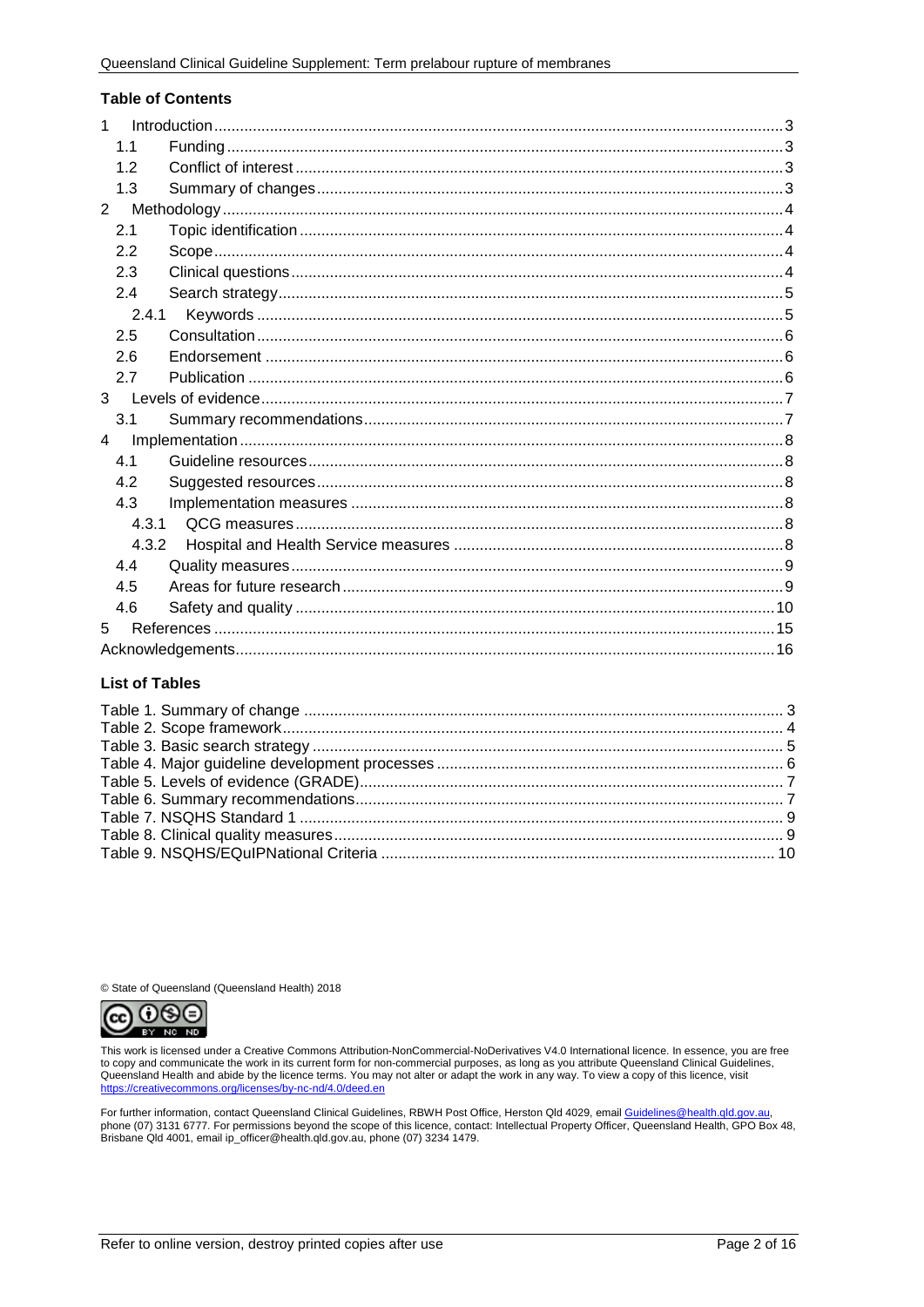# <span id="page-2-0"></span>**1 Introduction**

This document is a supplement to the Queensland Clinical Guideline (QCG) *Term prelabour rupture of membranes.* It provides supplementary information regarding guideline development, makes summary recommendations, suggests measures to assist implementation and quality activities and summarises changes (if any) to the guideline since original publication. Refer to the guideline for abbreviations, acronyms, flow charts and acknowledgements.

# <span id="page-2-1"></span>**1.1 Funding**

The development of this guideline was funded by Healthcare Improvement Unit, Queensland Health. Consumer representatives were paid a standard fee. Other working party members participated on a voluntary basis.

### <span id="page-2-2"></span>**1.2 Conflict of interest**

Declarations of conflict of interest were sought from working party members as per the Queensland Clinical Guidelines *[Conflict of Interest](http://www.health.qld.gov.au/qcg/development#coi)* statement. Conflicts of interest were recorded and managed as per usual processes.

## <span id="page-2-3"></span>**1.3 Summary of changes**

Queensland clinical guidelines are reviewed every 5 years or earlier if significant new evidence emerges. [Table 1](#page-2-4) provides a summary of changes made to the guidelines since original publication.

<span id="page-2-4"></span>Table 1. Summary of change

| <b>Publication date</b><br>Endorsed by:                                               | <b>Identifier</b> | Summary of major change |
|---------------------------------------------------------------------------------------|-------------------|-------------------------|
| December 2018<br>Statewide Maternity and<br><b>Neonatal Clinical Network</b><br>(QLD) | MN18.47-V1-R23    | First publication       |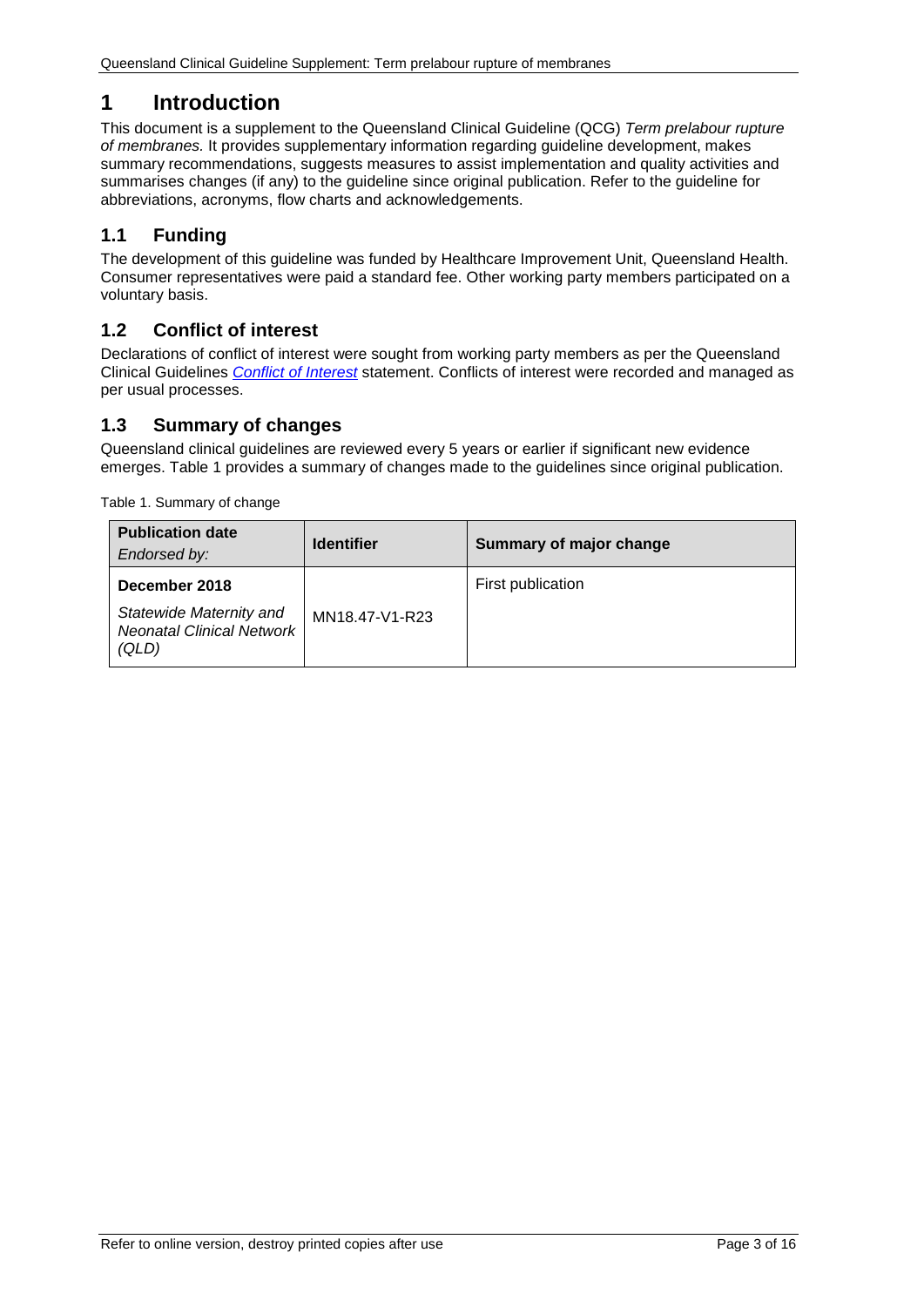# <span id="page-3-0"></span>**2 Methodology**

Queensland Clinical Guidelines (QCG) follows a rigorous process of guideline development. This process was endorsed by the Queensland Health Patient Safety and Quality Executive Committee in December 2009. The guidelines are best described as 'evidence informed consensus guidelines' and draw from the evidence base of existing national and international guidelines and the expert opinion of the working party.

## <span id="page-3-1"></span>**2.1 Topic identification**

The topic was identified as a priority following clinician requests and was endorsed by the Queensland Clinical Guidelines Steering committee in 2017.

# <span id="page-3-2"></span>**2.2 Scope**

<span id="page-3-4"></span>The scope of the guideline was determined using the following framework.

| Table 2. Scope framework |  |  |
|--------------------------|--|--|
|--------------------------|--|--|

| <b>Scope framework</b>                                                                                                                                               |                                                                                                                                                                                                                        |  |  |  |
|----------------------------------------------------------------------------------------------------------------------------------------------------------------------|------------------------------------------------------------------------------------------------------------------------------------------------------------------------------------------------------------------------|--|--|--|
| Women with a live singleton, cephalic fetus equal to or greater than 37+0<br><b>Population</b><br>weeks gestation, who have suspected prelabour rupture of membranes |                                                                                                                                                                                                                        |  |  |  |
| <b>Purpose</b>                                                                                                                                                       | Develop an evidence informed clinical guideline on management of PROM                                                                                                                                                  |  |  |  |
| <b>Outcome</b>                                                                                                                                                       | Guide:<br>o Management of pregnant women following PROM<br>o Identification and discussion of the management options following PROM                                                                                    |  |  |  |
| <b>Exclusions</b>                                                                                                                                                    | Routine antenatal, intrapartum and postpartum care<br><b>Risk factors for PROM</b><br>Management of:<br>o EOGBSD<br>$\circ$ Chorioamnionitis<br>o Induction of labour (IOL) if active management<br>Multiple pregnancy |  |  |  |

### <span id="page-3-3"></span>**2.3 Clinical questions**

The following clinical questions were generated to inform the guideline scope and purpose:

- How is PROM diagnosed?
- What are the outcomes of expectant versus active management?
- What is best model of care during expectant management?
- In what clinical circumstances is active management recommended?
- Are antibiotics recommended for PROM?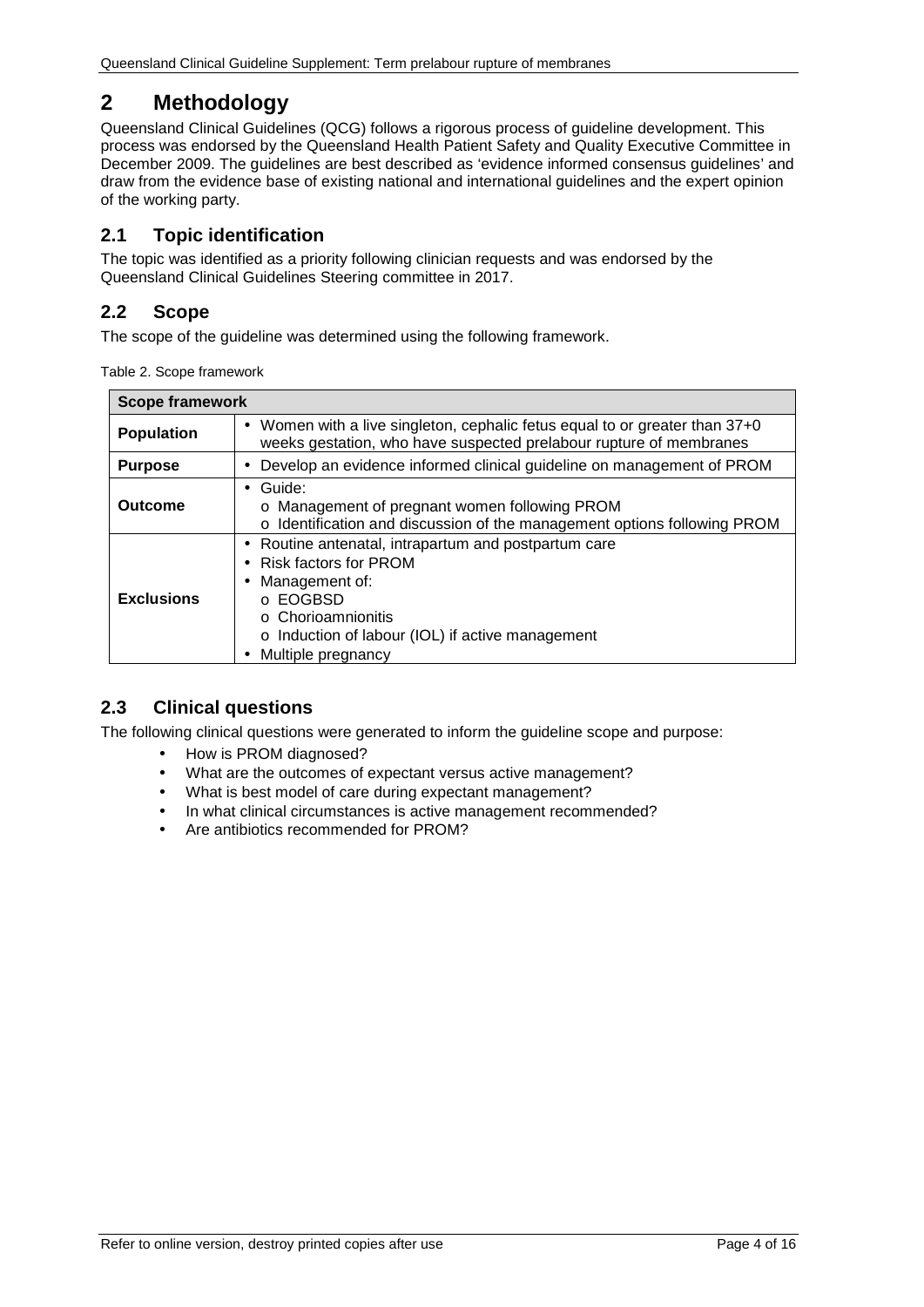# <span id="page-4-0"></span>**2.4 Search strategy**

A search of the literature was conducted between January and August 2018. The QCG search strategy is an iterative process that is repeated and amended as guideline development occurs (e.g. if additional areas of interest emerge, areas of contention requiring more extensive review are identified or new evidence is identified). All guidelines are developed using a basic search strategy. This involves both a formal and informal approach.

<span id="page-4-2"></span>Table 3. Basic search strategy

| <b>Step</b> |                                                                                                             | <b>Consideration</b>                                                                                                                                                                                                                                                                                                                                                                                                                                                                                                                                               |  |  |
|-------------|-------------------------------------------------------------------------------------------------------------|--------------------------------------------------------------------------------------------------------------------------------------------------------------------------------------------------------------------------------------------------------------------------------------------------------------------------------------------------------------------------------------------------------------------------------------------------------------------------------------------------------------------------------------------------------------------|--|--|
| 1.          | Review clinical guidelines<br>developed by other<br>reputable groups relevant to<br>the clinical speciality | This may include national and/or international guideline<br>writers, professional organisations, government<br>organisations, state based groups.<br>This assists the guideline writer to identify:<br>$\blacksquare$<br>o The scope and breadth of what others have found useful<br>for clinicians and informs the scope and clinical question<br>development<br>o Identify resources commonly found in guidelines such as<br>flowcharts, audit criteria and levels of evidence<br>o Identify common search and key terms<br>o Identify common and key references |  |  |
| 2.          | Undertake a foundation<br>search using key search<br>terms                                                  | Construct a search using common search and key terms<br>ä,<br>identified during Step 1 above<br>Search the following databases<br>o PubMed<br>o CINAHL<br>o Medline<br>o Cochrane Central Register of Controlled Trials<br>o EBSCO<br>o Embase<br>Studies published in English less than or equal to 5 years<br>previous are reviewed in the first instance. Other years<br>may be searched as are relevant to the topic<br>Save and document the search<br>Add other databases as relevant to the clinical area                                                   |  |  |
| 3.          | Develop search word list for<br>each clinical question.                                                     | This may require the development of clinical sub-questions<br>¥,<br>beyond those identified in the initial scope.<br>Using the foundation search performed at Step 2 as the<br>baseline search framework, refine the search using the<br>specific terms developed for the clinical question<br>· Save and document the search strategy undertaken for<br>each clinical question                                                                                                                                                                                    |  |  |
| 4.          | Other search strategies                                                                                     | Search the reference lists of reports and articles for<br>$\blacksquare$<br>additional studies<br>Access other sources for relevant literature<br>o Known resource sites<br>o Internet search engines<br>o Relevant text books                                                                                                                                                                                                                                                                                                                                     |  |  |

### <span id="page-4-1"></span>**2.4.1 Keywords**

The following keywords were used in the basic search strategy: rupture of membranes, fetal membranes, ROM, PROM, prelabour rupture of membranes, waters break, active management, expectant management. Other keywords may have been used for specific aspects of the guideline.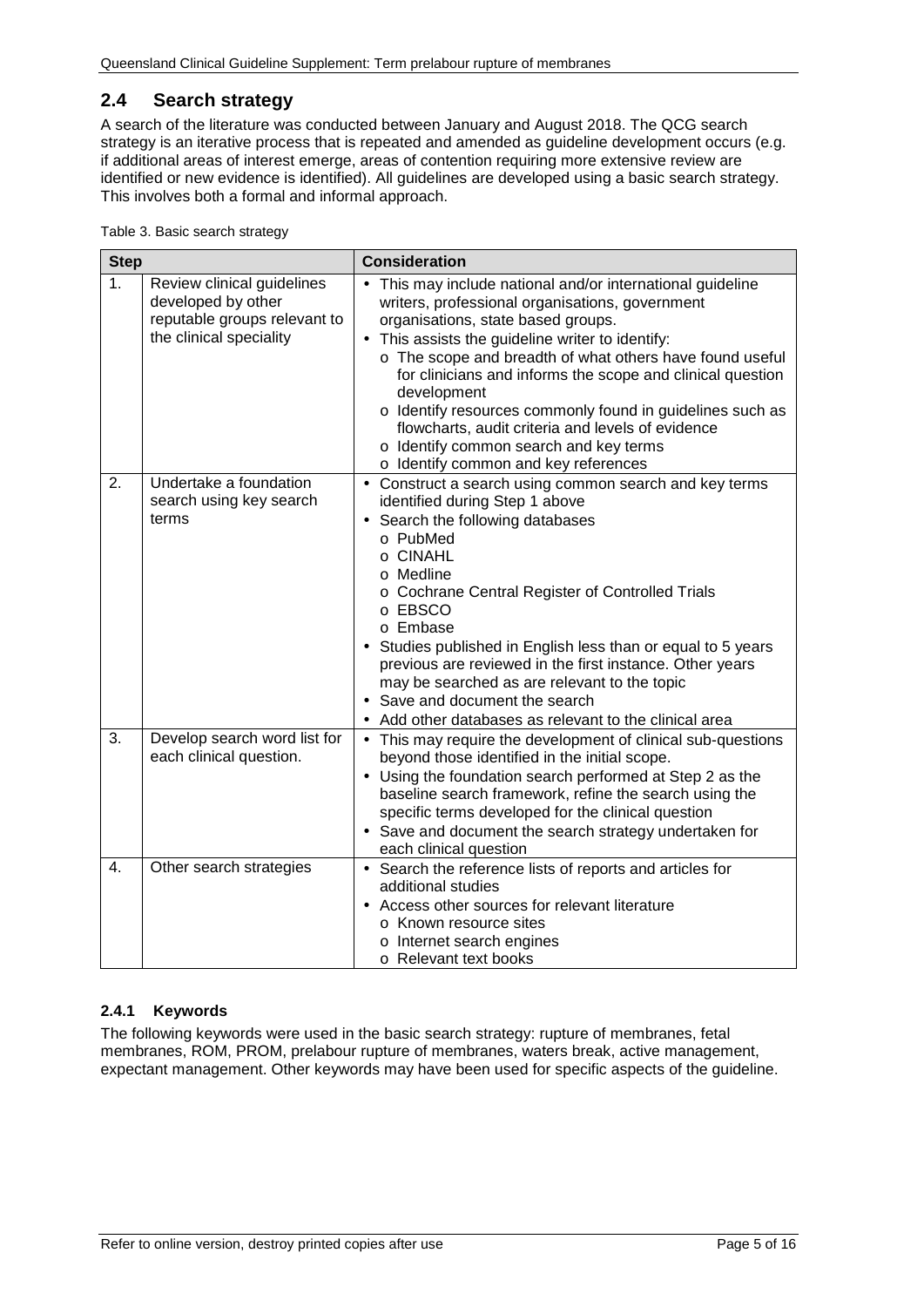# <span id="page-5-0"></span>**2.5 Consultation**

Major consultative and development processes occurred between July and September 2018. These are outlined in [Table 4.](#page-5-3)

| <b>Process</b>                   | <b>Activity</b>                                                                                                                                                                                                                                                                                                                                                                                                        |
|----------------------------------|------------------------------------------------------------------------------------------------------------------------------------------------------------------------------------------------------------------------------------------------------------------------------------------------------------------------------------------------------------------------------------------------------------------------|
| <b>Clinical lead</b>             | The nominated co-clinical leads were approved by QCG Steering<br>٠.<br>Committee                                                                                                                                                                                                                                                                                                                                       |
| <b>Consumer</b><br>participation | Consumer participation was invited from a range of consumer focused<br>organisations who had previously accepted an invitation for on-going<br>involvement with QCG                                                                                                                                                                                                                                                    |
| <b>Working party</b>             | An EOI for working party membership was distributed via email to<br>Queensland clinicians and stakeholders (~2000) in June 2018<br>The working party was recruited from responses received<br>٠<br>Working party members who participated in the working party consultation<br>×,<br>processes are acknowledged in the guideline<br>Working party consultation occurred in a virtual group via email<br>$\blacksquare$ |
| <b>Statewide</b><br>consultation | Consultation was invited from Queensland clinicians and stakeholders<br>$\blacksquare$<br>(~2000) during August 2018<br>Feedback was received primarily via email<br>٠<br>All feedback was compiled and provided to the clinical lead and working<br>٠<br>party members for review and comment                                                                                                                         |

<span id="page-5-3"></span>Table 4. Major guideline development processes

### <span id="page-5-1"></span>**2.6 Endorsement**

The guideline was endorsed by the:

- Queensland Clinical Guidelines Steering Committee in November 2018
- Statewide Maternity and Neonatal Clinical Network [Queensland] in November 2018  $\overline{a}$

### <span id="page-5-2"></span>**2.7 Publication and preferred citation**

The guideline and guideline supplement were published on the QCG website in December 2018 The guideline can be cited as:

Queensland Clinical Guidelines. Term prelabour rupture of membranes. Guideline No. MN18.47-V1-R23. Queensland Health. 2018. Available from: [www.health.qld.gov.au/qcg.](http://www.health.qld.gov.au/qcg)

The guideline supplement can be cited as:

Queensland Clinical Guidelines. Supplement: Term prelabour rupture of membranes. Guideline No. MN18.47-V1-R23. Queensland Health. 2018. Available from: [www.health.qld.gov.au/qcg.](http://www.health.qld.gov.au/qcg)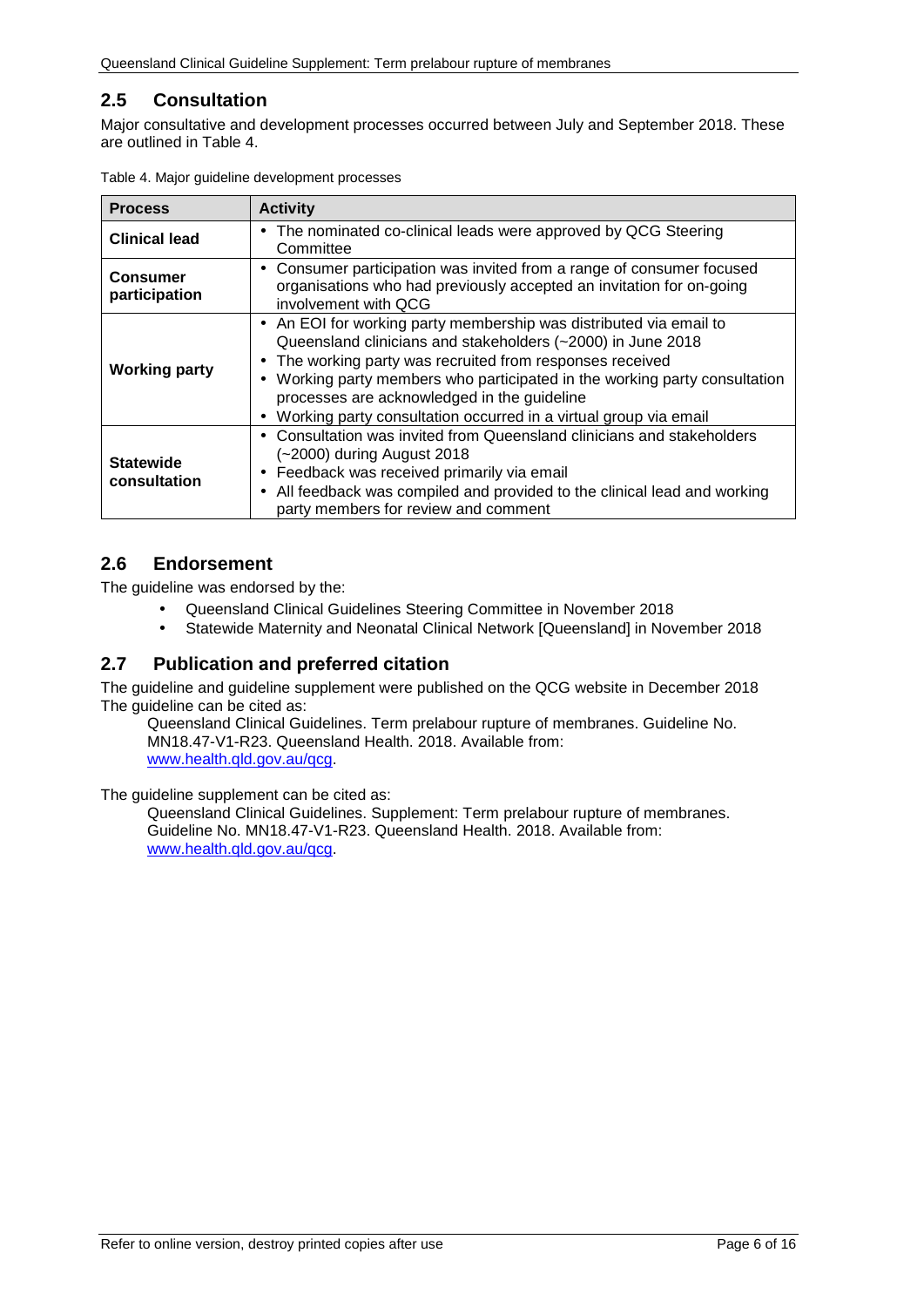# <span id="page-6-0"></span>**3 Levels of evidence**

The levels of evidence according to the GRADE system were used to inform the summary recommendations as outlined in Table 5. [Levels of evidence \(GRADE\).](#page-6-2)

Note that the 'consensus' definition\* arises from the clinical experience of the quideline's clinical leads and working party. Summary recommendations are outlined in [Table 6. Summary](#page-6-3)  [recommendations](#page-6-3)

<span id="page-6-2"></span>Table 5. Levels of evidence (GRADE)

| <b>Grade Levels of evidence</b> |                                                                                                                                                                                                                                                               |  |  |  |
|---------------------------------|---------------------------------------------------------------------------------------------------------------------------------------------------------------------------------------------------------------------------------------------------------------|--|--|--|
| $1 + +$                         | Evidence obtained from high quality meta-analyses, systematic reviews of<br>RCTs, or RCTs with a very low risk of bias.                                                                                                                                       |  |  |  |
| 1+                              | Evidence obtained from well conducted meta-analyses, systematic reviews<br>of RCTs, or RCTs with a low risk of bias.                                                                                                                                          |  |  |  |
|                                 | Evidence obtained from meta-analyses, systematic reviews or RCTs, or RCTs<br>with a high risk of bias.                                                                                                                                                        |  |  |  |
| $2 + +$                         | Evidence obtained from high quality systematic reviews of case-control or<br>cohort studies or high quality case-control or cohort studies with a<br>very low risk of confounding, bias, or chance and a high probability that the<br>relationship is causal. |  |  |  |
| $2+$                            | Evidence obtained from well conducted case-control or cohort studies with<br>a low risk of confounding, bias, or chance and a moderate probability that the<br>relationship is causal.                                                                        |  |  |  |
| $2 -$                           | Evidence obtained from case-control or cohort studies with a high risk of<br>confounding, bias, or chance and a significant risk that the relationship is not<br>causal.                                                                                      |  |  |  |
| 3                               | Evidence obtained from non-analytic studies, e.g. case reports, case series.                                                                                                                                                                                  |  |  |  |
| 4                               | Expert opinion.                                                                                                                                                                                                                                               |  |  |  |
| <b>Consensus</b>                | Consensus opinion of the guideline's clinical leads and working party                                                                                                                                                                                         |  |  |  |

### <span id="page-6-1"></span>**3.1 Summary recommendations**

<span id="page-6-3"></span>Summary recommendations and levels of evidence are outlined in Table 5.

Table 6. Summary recommendations

| <b>Recommendation</b> |                                                                                                                                        | <b>Grading of evidence</b> |
|-----------------------|----------------------------------------------------------------------------------------------------------------------------------------|----------------------------|
|                       | Avoid digital examination unless immediate induction is<br>planned as this has been shown to increase the rate of<br>infection         | <b>Consensus</b>           |
| 2.                    | In the absence of maternal or fetal indications, routine<br>antibiotics for PROM are not recommended <sup>1</sup>                      |                            |
| З.                    | If membranes have been ruptured for 18 hours or more,<br>recommend intrapartum Group B streptococcus (GBS)<br>prophylaxis <sup>2</sup> |                            |
|                       | Advise women of the increased risk of infection after 24<br>hours of PROM <sup>3</sup>                                                 |                            |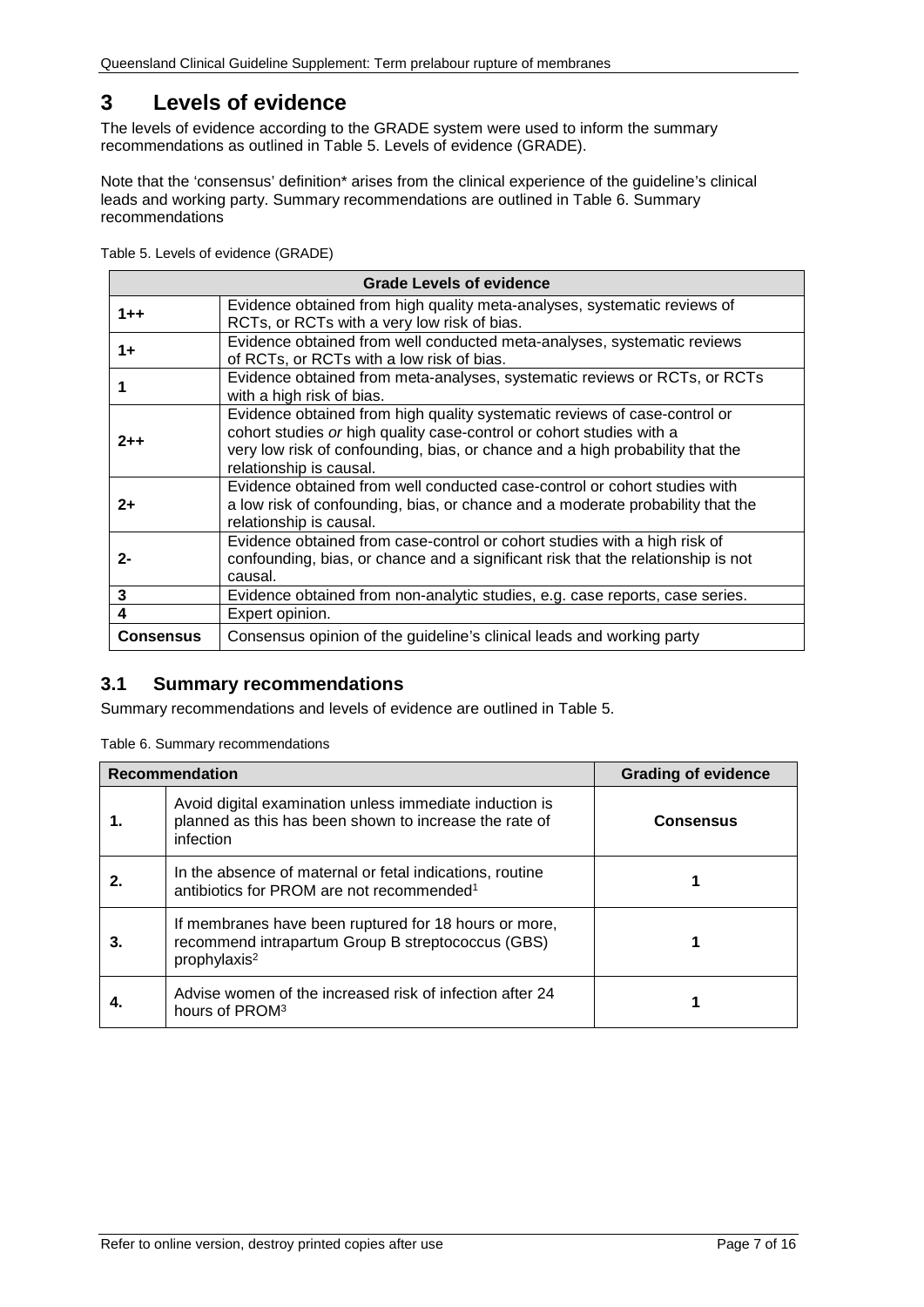# <span id="page-7-0"></span>**4 Implementation**

This guideline is applicable to all Queensland public and private maternity facilities. It can be downloaded in Portable Document Format (PDF) from [www.health.qld.gov.au/qcg](http://www.health.qld.gov.au/qcg)

### <span id="page-7-1"></span>**4.1 Guideline resources**

The following guideline components are provided on the website as separate resources:

- Flowchart: Summary of prelabour rupture of membranes at term
- Education resource: Term prelabour rupture of membranes
- Knowledge assessment: Term prelabour rupture of membranes
- Parent information: Term prelabour rupture of membranes

### <span id="page-7-2"></span>**4.2 Suggested resources**

During the development process stakeholders identified additional resources with potential to complement and enhance guideline implementation and application. The following resources have not been sourced or developed by QCG but are suggested as complimentary to the guideline:

- Procedures supporting clinical examination of the woman with term PROM including, abdominal palpation, sterile speculum examination, collection of swabs
- Identify eligibility criteria for expectant management at home including distance of home from hospital
- Procedures for the use of point of care tests for the presence of amniotic fluid

### <span id="page-7-3"></span>**4.3 Implementation measures**

Suggested activities to assist implementation of the guideline are outlined below.

### <span id="page-7-4"></span>**4.3.1 QCG measures**

- Notify Chief Executive Officer and relevant stakeholders
- Monitor emerging new evidence to ensure guideline reflects contemporaneous practice
- Capture user feedback
- Record and manage change requests

### <span id="page-7-5"></span>**4.3.2 Hospital and Health Service measures**

Initiate, promote and support local systems and processes to integrate the guideline into clinical practice, including:

- Hospital and Health Service (HHS) Executive endorse the guidelines and their use in the HHS and communicate this to staff
- Promote the introduction of the guideline to relevant health care professionals
- Support education and training opportunities relevant to the guideline and service capabilities
- Align clinical care with guideline recommendations
- Undertake relevant implementation activities as outlined in the *Guideline implementation checklist* available at [www.health.qld.gov.au/qcg](http://www.health.qld.gov.au/qcg)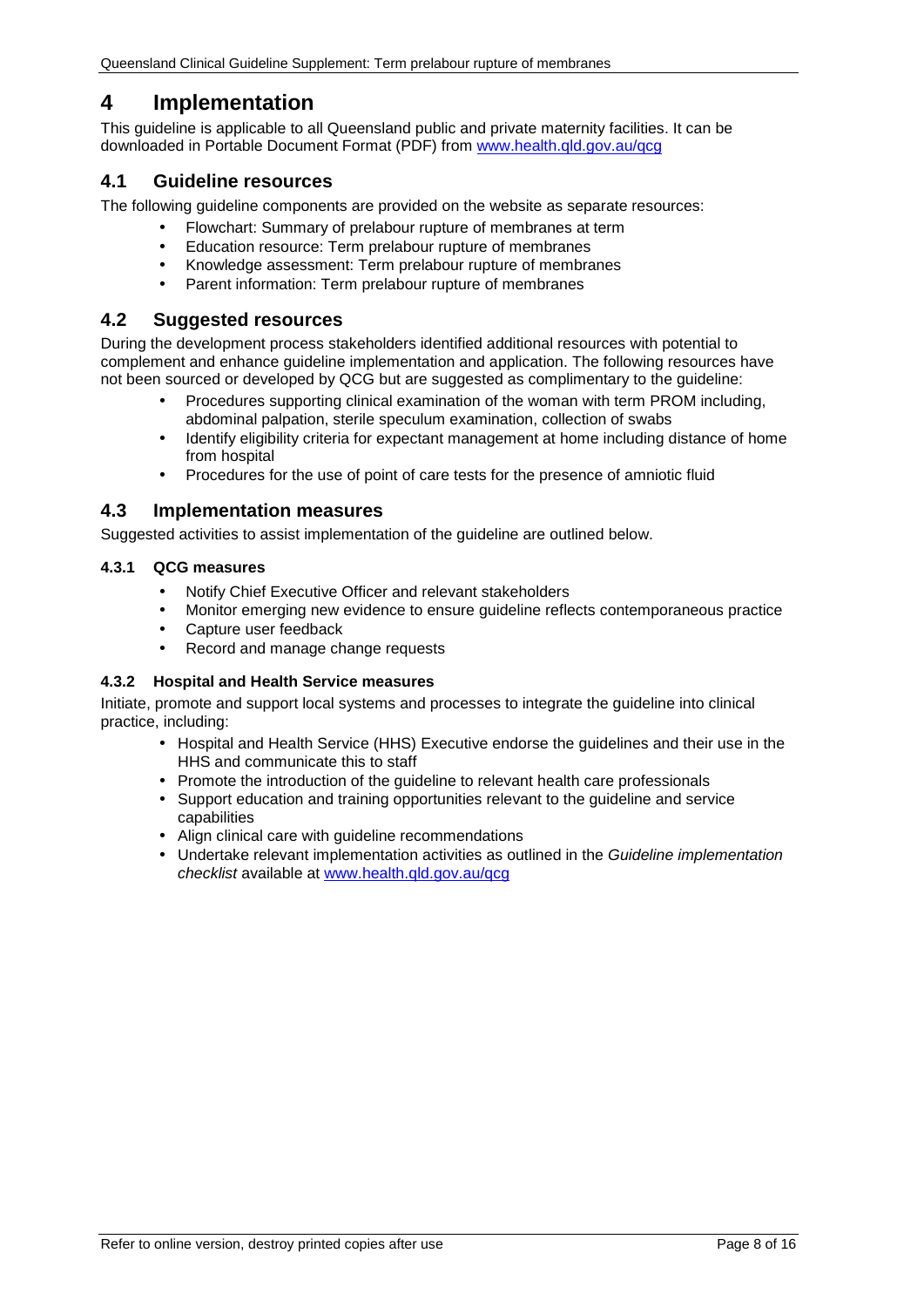### <span id="page-8-0"></span>**4.4 Quality measures**

Auditing of guideline recommendations and content assists with identifying quality of care issues and provides evidence of compliance with the National Safety and Quality Health Service (NSQHS)Standards4 [Refer to Table 7. [NSQHS Standard 1\]](#page-8-2). Suggested audit and quality measures are identified in [Table 8. Clinical quality measures.](#page-8-3)

<span id="page-8-2"></span>Table 7. NSQHS Standard 1

| <b>NSQHS Standard 1: Clinical governance</b>  |                                                                                                                                                                                           |  |
|-----------------------------------------------|-------------------------------------------------------------------------------------------------------------------------------------------------------------------------------------------|--|
| <b>Clinical performance and effectiveness</b> |                                                                                                                                                                                           |  |
| Criterion 1.27:                               | <b>Actions required:</b>                                                                                                                                                                  |  |
|                                               | Provide clinicians with ready access to best-practice<br>a.<br>guidelines, integrated care pathways, clinical pathways and<br>decision support tools relevant to their clinical practice  |  |
| Evidence based care                           | Support clinicians to use the best available evidence,<br>b.<br>including relevant clinical care standards developed by the<br>Australian Commission on Safety and Quality in Health Care |  |

<span id="page-8-3"></span>The following clinical quality measures are suggested:

Table 8. Clinical quality measures

| <b>No</b> | <b>Audit criteria</b>                                                                                                                      | <b>Guideline Section</b> |
|-----------|--------------------------------------------------------------------------------------------------------------------------------------------|--------------------------|
| 1.        | Proportion of women with term PROM who are provided with<br>information about the risks and benefits of expectant and<br>active management | Management options       |
| 2.        | Proportion of women with term PROM greater than 18 hours<br>who receive intrapartum EOGBSD prophylaxis                                     | Antibiotics              |

### <span id="page-8-1"></span>**4.5 Areas for future research**

During development the following areas where identified as having limited or poor quality evidence to inform clinical decision making. Further research in these areas may be useful.

Differences in maternal and neonatal outcomes (including maternal experience) between inpatient and at home expectant care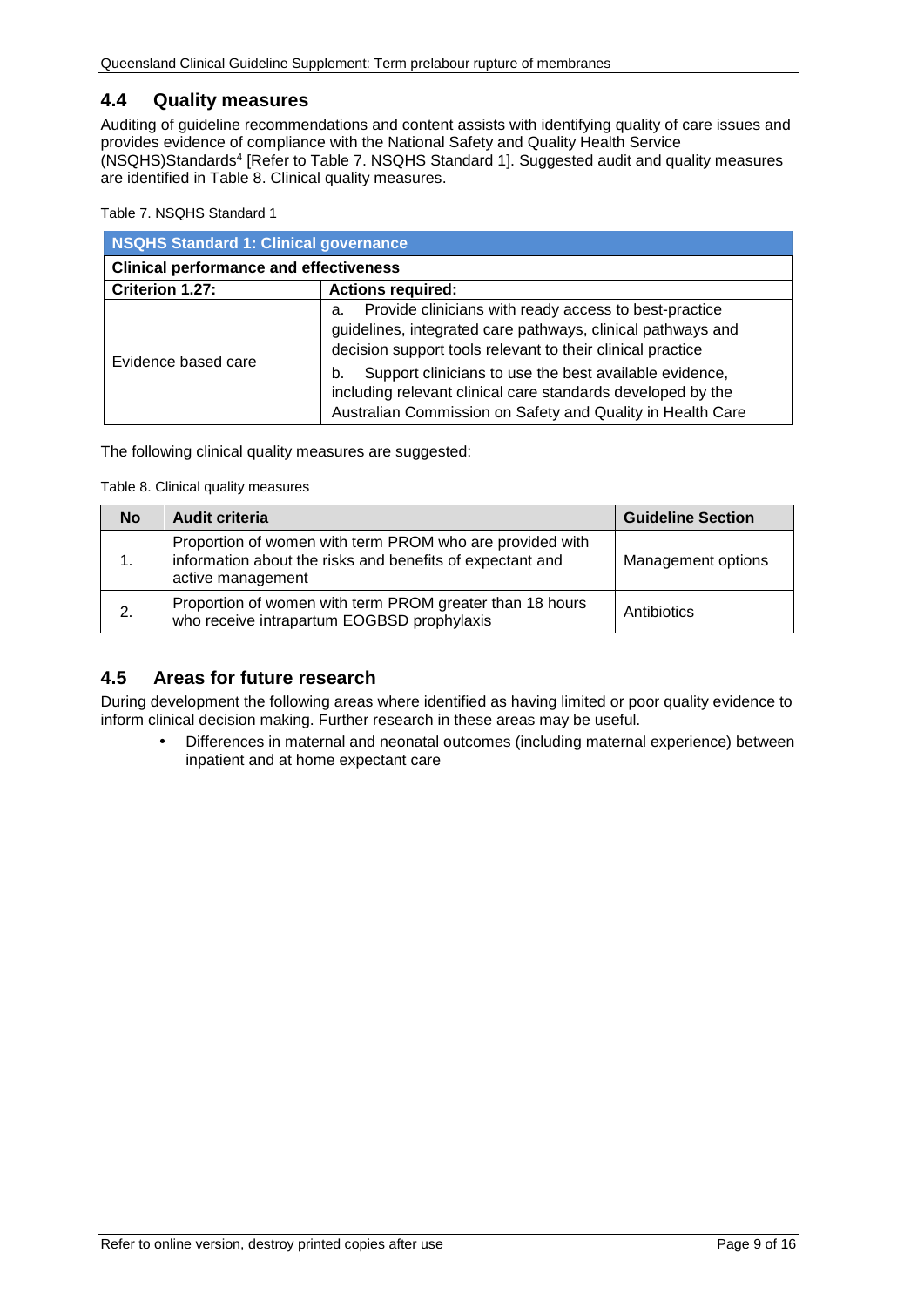# **4.6 Safety and quality**

Implementation of this guideline provides evidence of compliance with the National Safety and Quality Health Service Standards and Australian Council on Healthcare Standards (ACHS) Evaluation and Quality Improvement Program (EQuIP) National accreditation programs.<sup>4,5</sup>

Table 9. NSQHS/EQuIPNational Criteria

<span id="page-9-1"></span><span id="page-9-0"></span>

| <b>NSQHS/EQuIPNational Criteria</b>                                                                                                                                                                                              | <b>Actions required</b>                                                                                                                                                                                                                                                                                                                                                                                                                                                   | <b>b</b> Evidence of compliance                                                                                                                                                                                                                                                                                                                                                                                                                                                                            |  |  |
|----------------------------------------------------------------------------------------------------------------------------------------------------------------------------------------------------------------------------------|---------------------------------------------------------------------------------------------------------------------------------------------------------------------------------------------------------------------------------------------------------------------------------------------------------------------------------------------------------------------------------------------------------------------------------------------------------------------------|------------------------------------------------------------------------------------------------------------------------------------------------------------------------------------------------------------------------------------------------------------------------------------------------------------------------------------------------------------------------------------------------------------------------------------------------------------------------------------------------------------|--|--|
| <b>NSQHS Standard 1: Clinical governance</b>                                                                                                                                                                                     |                                                                                                                                                                                                                                                                                                                                                                                                                                                                           |                                                                                                                                                                                                                                                                                                                                                                                                                                                                                                            |  |  |
| Patient safety and quality systems<br>Safety and quality systems are<br>integrated with governance processes<br>to enable organisations to actively<br>manage and improve the safety and<br>quality of health care for patients. | Diversity and high risk groups<br>1.15 The health service organisation:<br>a. Identifies the diversity of the consumers using its services<br>b. Identifies groups of patients using its services who are at higher<br>risk of harm<br>c. Incorporates information on the diversity of its consumers and<br>higher-risk groups into the planning and delivery of care                                                                                                     | Assessment and care appropriate to the cohort of patients is<br>b<br>identified in the guideline<br>High risk groups are identified in the guideline<br>þ<br>The guideline is based on the best available evidence<br>ь                                                                                                                                                                                                                                                                                    |  |  |
| <b>Clinical performance and</b><br>effectiveness<br>The workforce has the right<br>qualifications, skills and supervision to                                                                                                     | <b>Evidence based care</b><br>1.27 The health service organisation has processes that:<br>a. Provide clinicians with ready access to best-practice guidelines,<br>integrated care pathways, clinical pathways and decision support<br>tools relevant to their clinical practice<br>b. Support clinicians to use the best available evidence, including<br>relevant clinical care standards developed by the Australian<br>Commission on Safety and Quality in Health Care | <b>b</b> Queensland Clinical Guidelines is funded by Queensland Health<br>to develop clinical guidelines relevant to the service line to guide<br>safe patient care across Queensland<br><b>b</b> The guideline provides evidence-based and best practice<br>recommendations for care<br><b>b</b> The guideline is endorsed for use in Queensland Health<br>facilities.<br>A desktop icon is available on every Queensland Health<br>computer desktop to provide quick and easy access to the<br>quideline |  |  |
| provide safe, high-quality health care to<br>patients.                                                                                                                                                                           | Performance management<br>1.22 The health service organisation has valid and reliable<br>performance review processes that:<br>a. Require members of the workforce to regularly take part in a<br>review of their performance<br>b. Identify needs for training and development in safety and quality<br>c. Incorporate information on training requirements into the<br>organisation's training system                                                                   | The guideline has accompanying educational resources to<br>b<br>support ongoing safety and quality education for identified<br>professional and personal development. The resources are<br>freely available on the internet www.health.qld.gov.au/qcg                                                                                                                                                                                                                                                      |  |  |
| Patient safety and quality systems<br>Safety and quality systems are<br>integrated with governance processes<br>to enable organisations to actively<br>manage and improve the safety and<br>quality of health care for patients. | <b>Policies and procedures</b><br>1.7 The health service organisation uses a risk management<br>approach to:<br>a. Set out, review, and maintain the currency and effectiveness of,<br>policies, procedures and protocols<br>b. Monitor and take action to improve adherence to policies,<br>procedures and protocols<br>c. Review compliance with legislation, regulation and jurisdictional<br>requirements                                                             | QCG has established processes to review and maintain all<br>b<br>guidelines and associated resources<br><b>b</b> Change requests are managed to ensure currency of published<br>quidelines<br>Implementation tools and checklist are provided to assist with<br>Þ<br>adherence to guidelines<br>Suggested audit criteria are provided in guideline supplement<br>The guidelines comply with legislation, regulation and<br>ь<br>jurisdictional requirements                                                |  |  |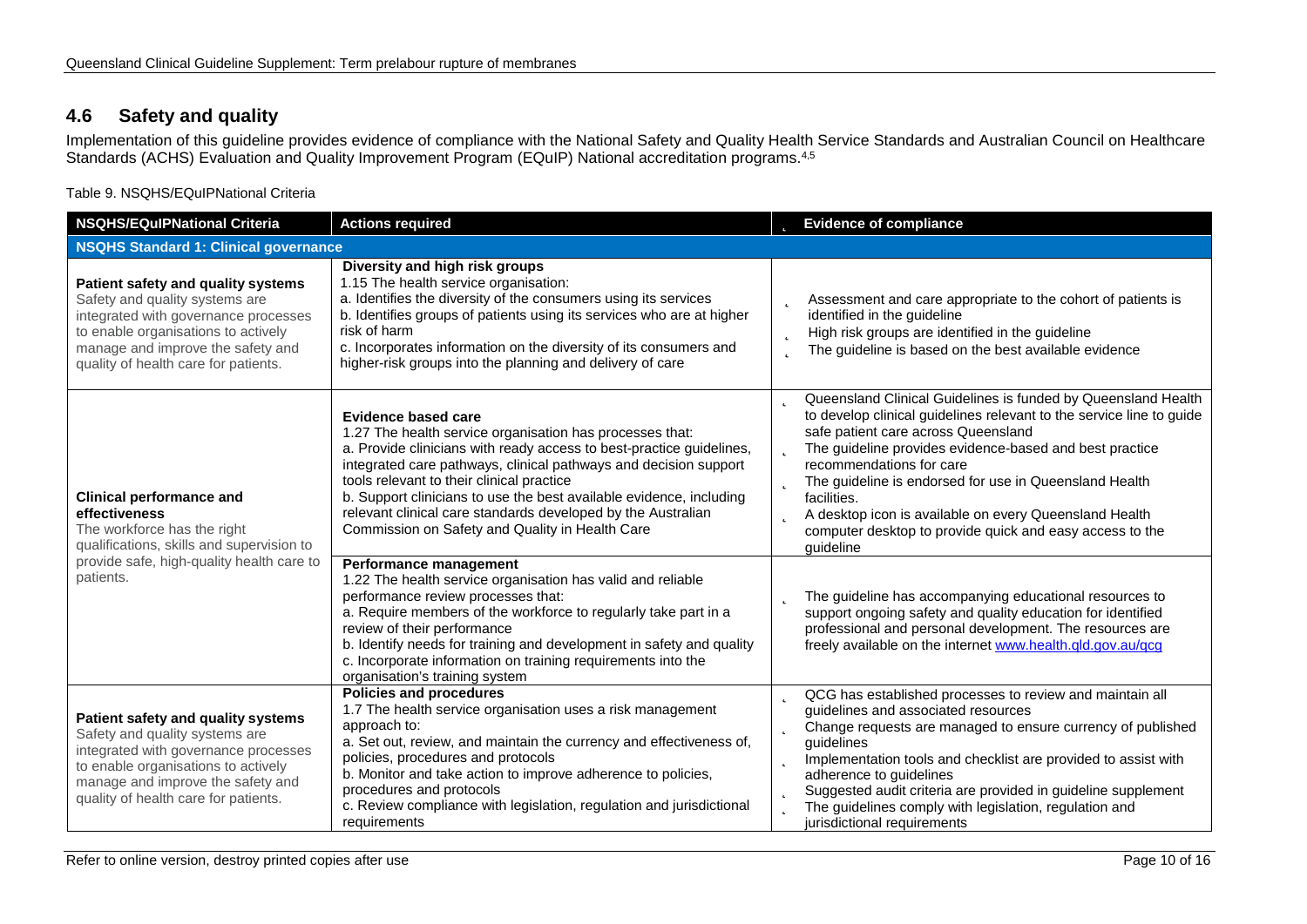| <b>NSQHS/EQulPNational Criteria</b>                                                                                                                                                                                                                                                                                        | <b>Actions required</b>                                                                                                                                                                                                                                                                                                                                                                                                                                                                                                                                                                                                                                                                                                                                                                                                                                                                                                                                                                         | <b>b</b> Evidence of compliance                                                                                                                                                                                                                                                                                                                                                                                                                                           |  |  |
|----------------------------------------------------------------------------------------------------------------------------------------------------------------------------------------------------------------------------------------------------------------------------------------------------------------------------|-------------------------------------------------------------------------------------------------------------------------------------------------------------------------------------------------------------------------------------------------------------------------------------------------------------------------------------------------------------------------------------------------------------------------------------------------------------------------------------------------------------------------------------------------------------------------------------------------------------------------------------------------------------------------------------------------------------------------------------------------------------------------------------------------------------------------------------------------------------------------------------------------------------------------------------------------------------------------------------------------|---------------------------------------------------------------------------------------------------------------------------------------------------------------------------------------------------------------------------------------------------------------------------------------------------------------------------------------------------------------------------------------------------------------------------------------------------------------------------|--|--|
| <b>NSQHS Standard 2: Partnering with Consumers</b>                                                                                                                                                                                                                                                                         |                                                                                                                                                                                                                                                                                                                                                                                                                                                                                                                                                                                                                                                                                                                                                                                                                                                                                                                                                                                                 |                                                                                                                                                                                                                                                                                                                                                                                                                                                                           |  |  |
| <b>Health literacy</b><br>Health service organisations<br>communicate with consumers in a way<br>that supports effective partnerships.                                                                                                                                                                                     | Communication that supports effective partnerships<br>2.8 The health service organisation uses communication<br>mechanisms that are tailored to the diversity of the consumers who<br>use its services and, where relevant, the diversity of the local<br>community<br>2.9 Where information for patients, carers, families and consumers<br>about health and health services is developed internally, the<br>organisation involves consumers in its development and review<br>2.10 The health service organisation supports clinicians to<br>communicate with patients, carers, families and consumers about<br>health and health care so that:<br>a. Information is provided in a way that meets the needs of patients,<br>carers, families and consumers<br>b. Information provided is easy to understand and use<br>c. The clinical needs of patients are addressed while they are in the<br>health service organisation<br>d. Information needs for ongoing care are provided on discharge | <b>b</b> Consumer consultation was sought and obtained during the<br>development of the guideline. Refer to the acknowledgement<br>section of the guideline for details<br><b>b</b> Consumer information is developed to align with the guideline<br>and included consumer involvement during development and<br>review<br>The consumer information was developed using plain English<br>b<br>and with attention to literacy and ease of reading needs of the<br>consumer |  |  |
| Partnering with consumers in<br>organisational design and<br>governance<br>Consumers are partners in the design<br>and governance of the organisation.                                                                                                                                                                     | Partnerships in healthcare governance planning, design,<br>measurement and evaluation<br>2.11 The health service organisation:<br>a. Involves consumers in partnerships in the governance of, and to<br>design, measure and evaluate, health care<br>b. Has processes so that the consumers involved in these<br>partnerships reflect the diversity of consumers who use the service<br>or, where relevant, the diversity of the local community<br>2.14 The health service organisation works in partnership with<br>consumers to incorporate their views and experiences into training<br>and education for the workforce                                                                                                                                                                                                                                                                                                                                                                     | <b>D</b> Consumers are members of guideline working parties<br>The guideline is based on the best available evidence<br>The guidelines and consumer information are endorsed by the<br>QCG and Queensland Statewide Maternity and Neonatal Clinical<br>Network Steering Committees which includes consumer<br>membership                                                                                                                                                  |  |  |
| <b>NSQHS Standard 4: Medication safety</b>                                                                                                                                                                                                                                                                                 |                                                                                                                                                                                                                                                                                                                                                                                                                                                                                                                                                                                                                                                                                                                                                                                                                                                                                                                                                                                                 |                                                                                                                                                                                                                                                                                                                                                                                                                                                                           |  |  |
| <b>Clinical governance and quality</b><br>improvement to support medication<br>management<br>Organisation-wide systems are used to<br>support and promote safety for<br>procuring, supplying, storing,<br>compounding, manufacturing,<br>prescribing, dispensing, administering<br>and monitoring the effects of medicines | Integrating clinical governance<br>4.1 Clinicians use the safety and quality systems from the Clinical<br>Governance Standard when:<br>a. Implementing policies and procedures for medication<br>management<br>b. Managing risks associated with medication management<br>c. Identifying training requirements for medication management                                                                                                                                                                                                                                                                                                                                                                                                                                                                                                                                                                                                                                                        | The guideline provides current evidence based<br>b<br>recommendations about medication                                                                                                                                                                                                                                                                                                                                                                                    |  |  |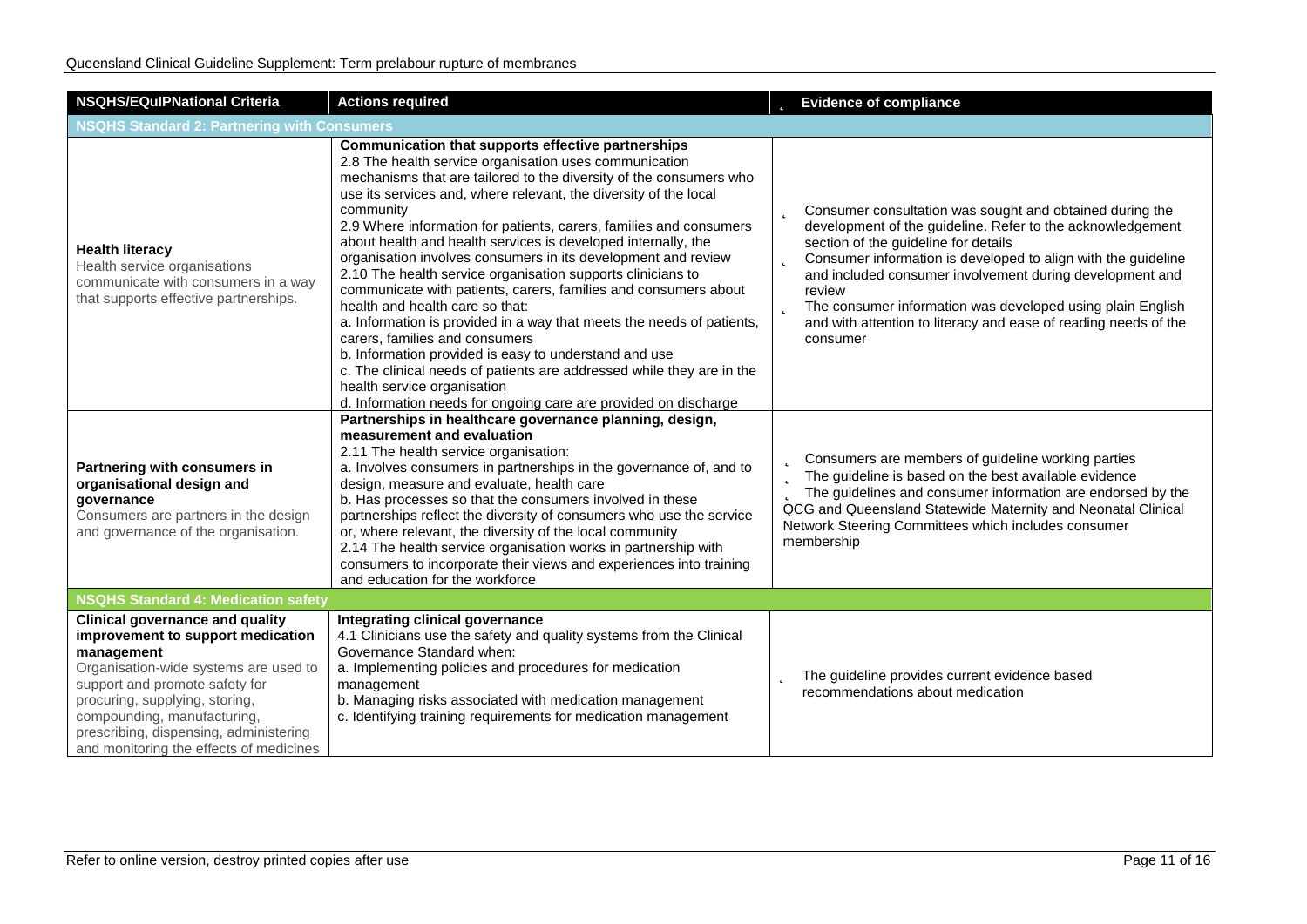| <b>NSQHS/EQuIPNational Criteria</b>                                                                                                                                                                                                           | <b>Actions required</b>                                                                                                                                                                                                                                                                                                                                                                                                                                                                                                                                                                                                                                                                                                                                                                                                                                                                                                                                                                                                                                                                                                                                                                                                                                                                            | <b>b</b> Evidence of compliance                                                                                                                                                                                                                                                                                                                                                                                                                                                                         |  |  |
|-----------------------------------------------------------------------------------------------------------------------------------------------------------------------------------------------------------------------------------------------|----------------------------------------------------------------------------------------------------------------------------------------------------------------------------------------------------------------------------------------------------------------------------------------------------------------------------------------------------------------------------------------------------------------------------------------------------------------------------------------------------------------------------------------------------------------------------------------------------------------------------------------------------------------------------------------------------------------------------------------------------------------------------------------------------------------------------------------------------------------------------------------------------------------------------------------------------------------------------------------------------------------------------------------------------------------------------------------------------------------------------------------------------------------------------------------------------------------------------------------------------------------------------------------------------|---------------------------------------------------------------------------------------------------------------------------------------------------------------------------------------------------------------------------------------------------------------------------------------------------------------------------------------------------------------------------------------------------------------------------------------------------------------------------------------------------------|--|--|
| <b>NSQHS Standard 5: Comprehensive care</b>                                                                                                                                                                                                   |                                                                                                                                                                                                                                                                                                                                                                                                                                                                                                                                                                                                                                                                                                                                                                                                                                                                                                                                                                                                                                                                                                                                                                                                                                                                                                    |                                                                                                                                                                                                                                                                                                                                                                                                                                                                                                         |  |  |
| <b>Clinical governance and quality</b><br>improvement to support<br>comprehensive care<br>Systems are in place to support<br>clinicians to deliver comprehensive care                                                                         | Integrating clinical governance<br>5.1 Clinicians use the safety and quality systems from the Clinical<br>Governance Standard when:<br>a. Implementing policies and procedures for comprehensive care<br>b. Managing risks associated with comprehensive care<br>c. Identifying training requirements to deliver comprehensive care<br><b>Partnering with consumers</b><br>5.3 Clinicians use organisational processes from the Partnering with<br>Consumers Standard when providing comprehensive care to:<br>a. Actively involve patients in their own care<br>b. Meet the patient's information needs<br>c. Share decision-making                                                                                                                                                                                                                                                                                                                                                                                                                                                                                                                                                                                                                                                               | <b>b</b> The guideline has accompanying educational resources to<br>support ongoing safety and quality education for identified<br>professional and personal development. The resources are<br>freely available on the internet www.health.gld.gov.au/gcg<br><b>b</b> The guideline provides evidence-based and best practice<br>recommendations for care<br><b>b</b> Consumer information is developed for the guideline                                                                               |  |  |
| <b>NSQHS Standard 6: Communicating for safety</b>                                                                                                                                                                                             |                                                                                                                                                                                                                                                                                                                                                                                                                                                                                                                                                                                                                                                                                                                                                                                                                                                                                                                                                                                                                                                                                                                                                                                                                                                                                                    |                                                                                                                                                                                                                                                                                                                                                                                                                                                                                                         |  |  |
| <b>Clinical governance and quality</b><br>improvement to support effective<br>communication<br>Systems are in place for effective and<br>coordinated communication that<br>supports the delivery of continuous and<br>safe care for patients. | Integrating clinical governance<br>6.1 Clinicians use the safety and quality systems from the Clinical<br>Governance Standard when:<br>a. Implementing policies and procedures to support effective clinical<br>communication<br>b. Managing risks associated with clinical communication<br>c. Identifying training requirements for effective and coordinated<br>clinical communication<br><b>Partnering with consumers</b><br>6.3 Clinicians use organisational processes from the Partnering with<br>Consumers Standard to effectively communicate with patients,<br>carers and families during high-risk situations to:<br>a. Actively involve patients in their own care<br>b. Meet the patient's information needs<br>c. Share decision-making<br>Organisational processes to support effective communication<br>6.4 The health service organisation has clinical communications<br>processes to support effective communication when:<br>a. Identification and procedure matching should occur<br>b. All or part of a patient's care is transferred within the organisation,<br>between multidisciplinary teams, between clinicians or between<br>organisations; and on discharge<br>c. Critical information about a patient's care, including information on<br>risks, emerges or changes | <b>b</b> Requirements for effective clinical communication by clinicians<br>are identified<br><b>b</b> The guideline provides evidence-based and best practice<br>recommendations for communication between clinicians<br><b>b</b> The guideline provides evidence-based and best practice<br>recommendations for communication with patients, carers and<br>families<br><b>b</b> The guideline provides evidence-based and best practice<br>recommendations for discharge planning and follow -up care |  |  |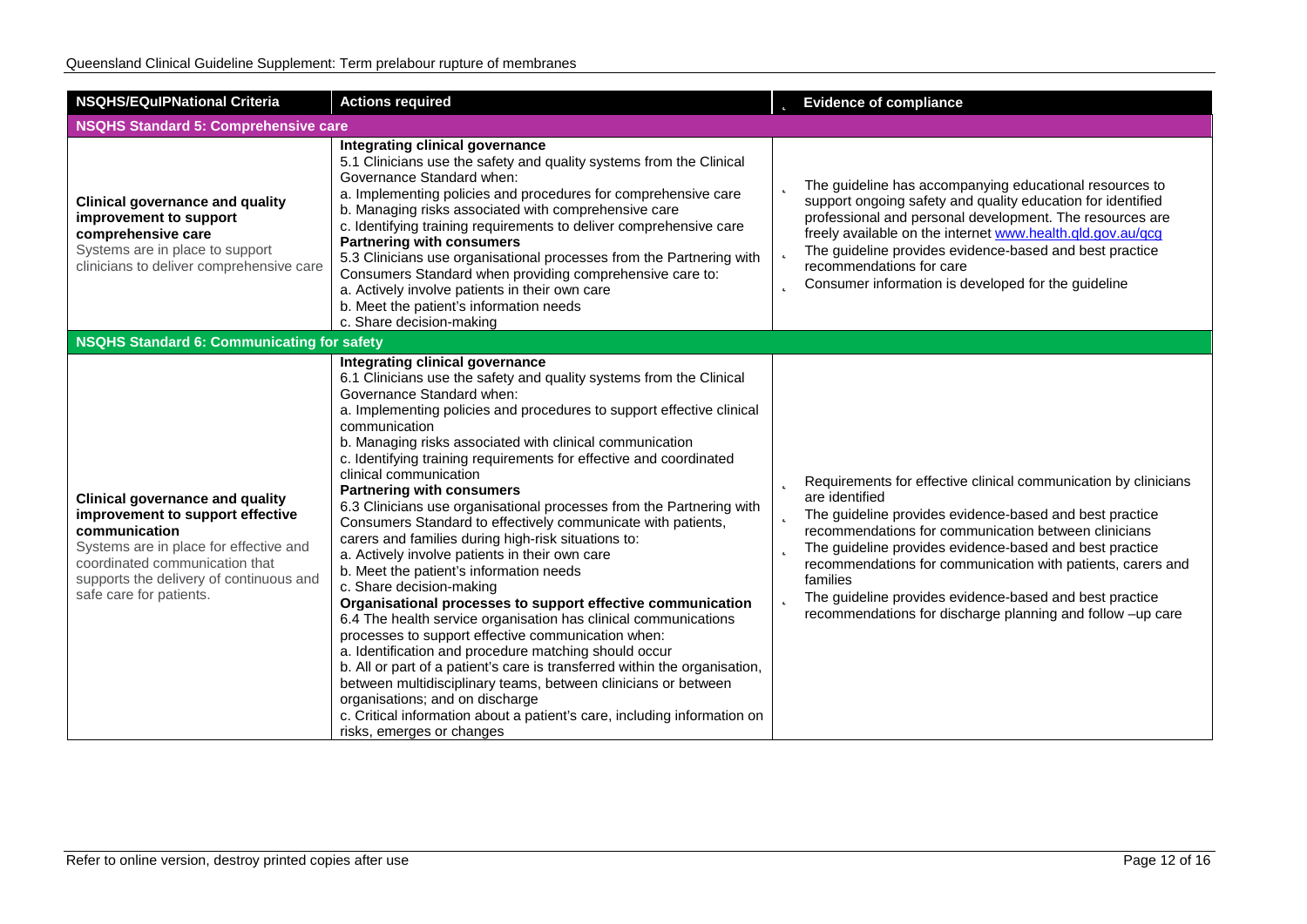| <b>NSQHS/EQuIPNational Criteria</b>                                                                                                                                                            | <b>Actions required</b>                                                                                                                                                                                                                                                                                                                                                                                                                                                                                                                                                                                                                                                                                                                                                                                                                                                                                                                                                                             | <b>b</b> Evidence of compliance                                                                                                                                                           |  |  |
|------------------------------------------------------------------------------------------------------------------------------------------------------------------------------------------------|-----------------------------------------------------------------------------------------------------------------------------------------------------------------------------------------------------------------------------------------------------------------------------------------------------------------------------------------------------------------------------------------------------------------------------------------------------------------------------------------------------------------------------------------------------------------------------------------------------------------------------------------------------------------------------------------------------------------------------------------------------------------------------------------------------------------------------------------------------------------------------------------------------------------------------------------------------------------------------------------------------|-------------------------------------------------------------------------------------------------------------------------------------------------------------------------------------------|--|--|
| <b>NSQHS Standard 6: Communicating for safety (continued)</b>                                                                                                                                  |                                                                                                                                                                                                                                                                                                                                                                                                                                                                                                                                                                                                                                                                                                                                                                                                                                                                                                                                                                                                     |                                                                                                                                                                                           |  |  |
| <b>Communication of critical</b><br>information<br>Systems to effectively communicate<br>critical information and risks when they<br>emerge or change are used to ensure<br>safe patient care. | <b>Communicating critical information</b><br>6.9 Clinicians and multidisciplinary teams use clinical<br>communication processes to effectively communicate critical<br>information, alerts and risks, in a timely way, when they emerge or<br>change to:<br>a. Clinicians who can make decisions about care<br>b. Patients, carers and families, in accordance with the wishes of the<br>patient<br>6.10 The health service organisation ensures that there are<br>communication processes for patients, carers and families to directly<br>communicate critical information and risks about care to clinicians                                                                                                                                                                                                                                                                                                                                                                                     | <b>D</b> Requirements for effective clinical communication of critical<br>information are identified<br><b>b</b> Requirements for escalation of care are identified                       |  |  |
| <b>Correct identification and procedure</b><br>matching<br>Systems to maintain the identity of the<br>patient are used to ensure that the<br>patient receives the care intended for<br>them.   | Correct identification and procedure matching<br>6.5 The health service organisation:<br>a. Defines approved identifiers for patients according to best-<br>practice guidelines<br>b. Requires at least three approved identifiers on registration and<br>admission; when care, medication, therapy and other services are<br>provided; and when clinical handover, transfer or discharge<br>documentation is generated                                                                                                                                                                                                                                                                                                                                                                                                                                                                                                                                                                             | <b>b</b> Requirements for safe and for correct patient identification are<br>identified                                                                                                   |  |  |
| <b>Communicating at clinical handover</b><br>Processes for structured clinical<br>handover are used to effectively<br>communicate about the health care of<br>patients.                        | <b>Clinical handover</b><br>6.7 The health service organisation, in collaboration with clinicians,<br>defines the:<br>a. Minimum information content to be communicated at clinical<br>handover, based on best-practice guidelines<br>b. Risks relevant to the service context and the particular needs of<br>patients, carers and families<br>c. Clinicians who are involved in the clinical handover<br>6.8 Clinicians use structured clinical handover processes that<br>include:<br>a. Preparing and scheduling clinical handover<br>b. Having the relevant information at clinical handover<br>c. Organising relevant clinicians and others to participate in clinical<br>handover<br>d. Being aware of the patient's goals and preferences<br>e. Supporting patients, carers and families to be involved in clinical<br>handover, in accordance with the wishes of the patient<br>f. Ensuring that clinical handover results in the transfer of<br>responsibility and accountability for care | <b>b</b> The guideline acknowledges the need for local protocols to<br>support transfer of information, professional responsibility and<br>accountability for some or all aspects of care |  |  |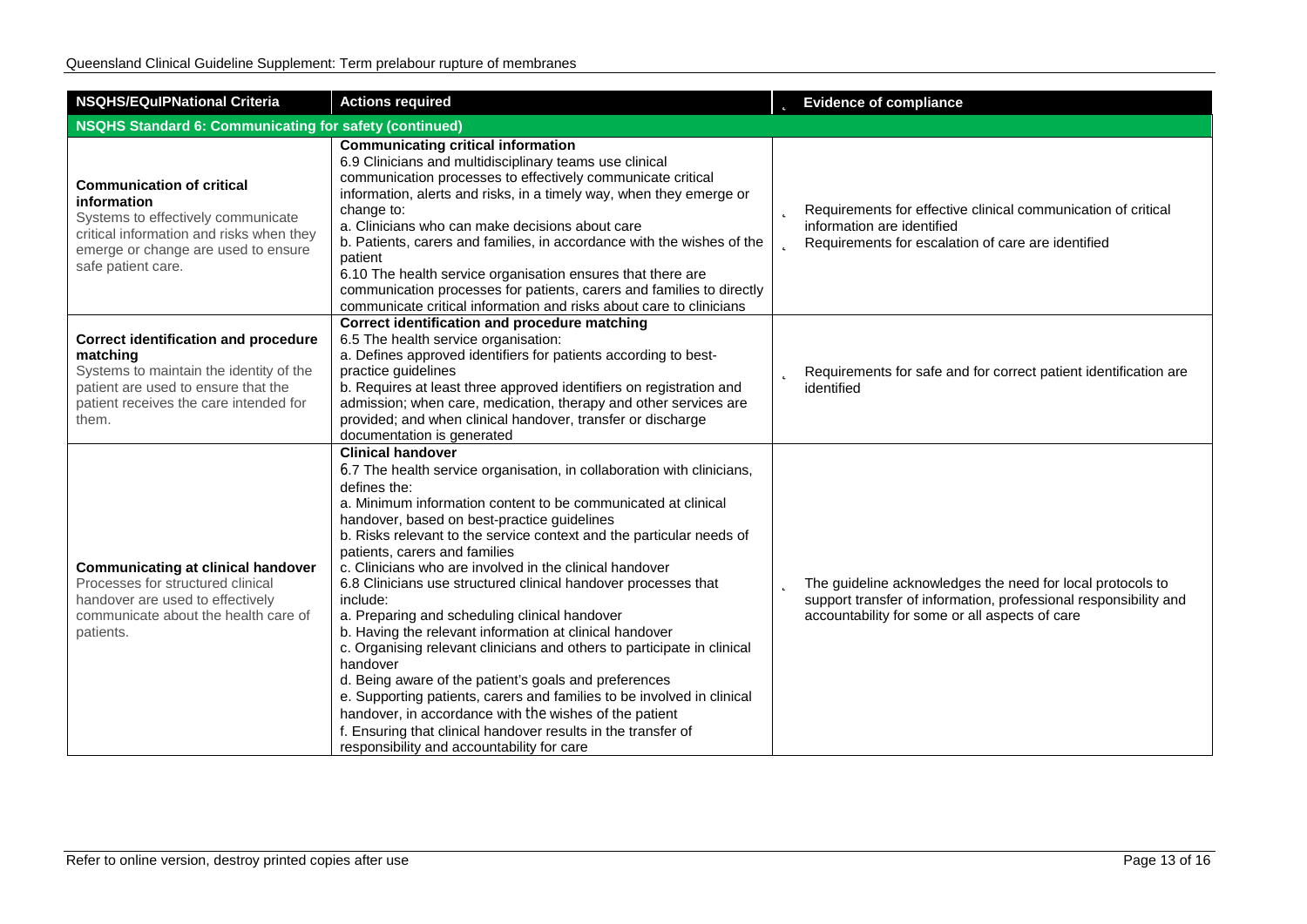| <b>NSQHS/EQulPNational Criteria</b>                                                                                                                                                                                                                                                                | <b>Actions required</b>                                                                                                                                                                                                                                                                                                                                                                                                                                                                                                                                                                                                                                                                                                                                                                                                                                                                                                                                                                                                                                                                                                                                                                                                              | <b>b</b> Evidence of compliance                                                                                                                                                                                                                                                       |  |  |
|----------------------------------------------------------------------------------------------------------------------------------------------------------------------------------------------------------------------------------------------------------------------------------------------------|--------------------------------------------------------------------------------------------------------------------------------------------------------------------------------------------------------------------------------------------------------------------------------------------------------------------------------------------------------------------------------------------------------------------------------------------------------------------------------------------------------------------------------------------------------------------------------------------------------------------------------------------------------------------------------------------------------------------------------------------------------------------------------------------------------------------------------------------------------------------------------------------------------------------------------------------------------------------------------------------------------------------------------------------------------------------------------------------------------------------------------------------------------------------------------------------------------------------------------------|---------------------------------------------------------------------------------------------------------------------------------------------------------------------------------------------------------------------------------------------------------------------------------------|--|--|
| NSQHS Standard 8: Recognising and responding to acute deterioration                                                                                                                                                                                                                                |                                                                                                                                                                                                                                                                                                                                                                                                                                                                                                                                                                                                                                                                                                                                                                                                                                                                                                                                                                                                                                                                                                                                                                                                                                      |                                                                                                                                                                                                                                                                                       |  |  |
| <b>Clinical governance and quality</b><br>improvement to support recognition<br>and response systems<br>Organisation-wide systems are used to<br>support and promote detection and<br>recognition of acute deterioration, and<br>the response to patients whose<br>condition acutely deteriorates. | Integrating clinical governance<br>8.1 Clinicians use the safety and quality systems from the Clinical<br>Governance Standard when:<br>a. Implementing policies and procedures for recognising and<br>responding to acute deterioration<br>b. Managing risks associated with recognising and responding to<br>acute deterioration<br>c. Identifying training requirements for recognising and responding<br>to acute deterioration<br><b>Partnering with consumers</b><br>8.3 Clinicians use organisational processes from the Partnering with<br>Consumers Standard when recognising and responding to acute<br>deterioration to:<br>a. Actively involve patients in their own care<br>b. Meet the patient's information needs<br>c. Share decision-making<br>Recognising acute deterioration<br>8.4 The health service organisation has processes for clinicians to<br>detect acute physiological deterioration that require clinicians to:<br>a. Document individualised vital sign monitoring plans<br>b. Monitor patients as required by their individualised monitoring<br>plan<br>c. Graphically document and track changes in agreed observations<br>to detect acute deterioration over time, as appropriate for the patient | The guideline is consistent with National Consensus statements<br>recommendations<br>The guideline recommends use of tools consistent with the<br>b<br>principles of recognising and responding to clinical deterioration<br>Consumer information is developed for the guideline<br>b |  |  |
| <b>EQuIP Standard 12 Provision of care</b>                                                                                                                                                                                                                                                         |                                                                                                                                                                                                                                                                                                                                                                                                                                                                                                                                                                                                                                                                                                                                                                                                                                                                                                                                                                                                                                                                                                                                                                                                                                      |                                                                                                                                                                                                                                                                                       |  |  |
| <b>Criterion 1: Assessment and care</b><br>planning<br>12.1 Ensuring assessment is<br>comprehensive and based upon current<br>professional standards and evidence<br>based practice                                                                                                                | 12.1.1 Guidelines are available and accessible by staff to assess<br>physical, spiritual, cultural, physiological and social health promotion<br>needs                                                                                                                                                                                                                                                                                                                                                                                                                                                                                                                                                                                                                                                                                                                                                                                                                                                                                                                                                                                                                                                                               | Assessment and care appropriate to the cohort of patients is<br>Þ<br>identified in the guideline<br>The guideline is based on the best available evidence<br>ь                                                                                                                        |  |  |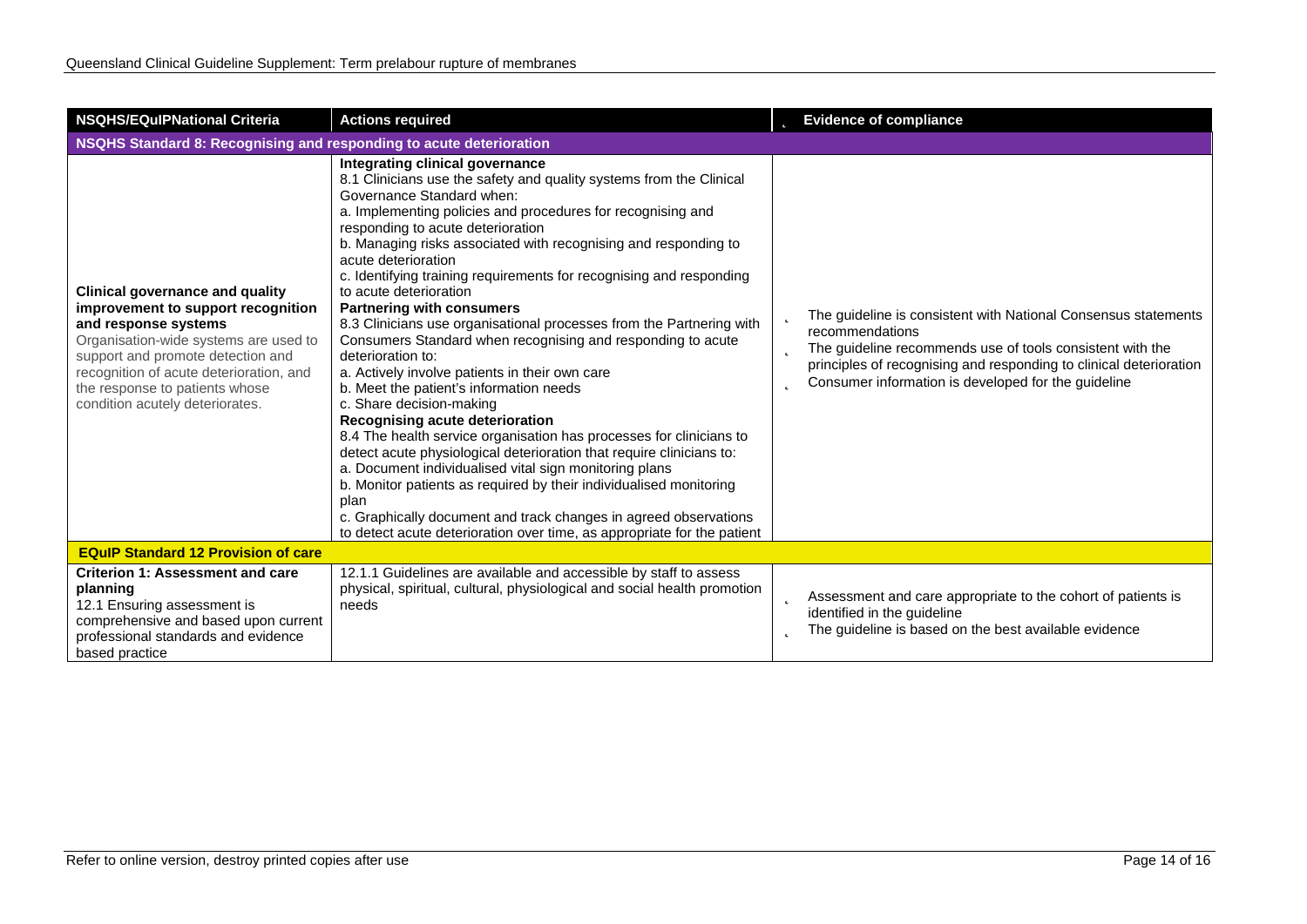# <span id="page-14-0"></span>**5 References**

1. Wojcieszek A, Stock Q, Flenady V. Antibiotics for prelabour rupture of membranes at or near term. Cochrane Database of Systematic Reviews. 2014 [cited 2018 January 28]; Issue 10. Art. No.: CD001807. DOI:10.1002/14651858.CD001807.pub2.

2. Ohlsson A, Shah V. Intrapartum antibiotics for known maternal Group B streptococcal colonization. Cochrane Database Systematic Reviews. [Internet]. 2014 [cited 2018 January 28]; (6):CD007467 DOI:10.1002/14651858.CD007467.pub4.

3. Seaward PG, Hannah ME, Myhr TL, Farine D, Ohlsson A, Wang EE, et al. International multicentre term prelabor rupture of membranes study: evaluation of predictors of clinical chorioamnionitis and postpartum fever in patients with prelabor rupture of membranes at term. American Journal of Obstetrics and Gynecology 1997;177(5):1024-9.

4. Australian Commission on Safety and Quality in Health Care. National Safety and Quality Health Service Standards [Internet]. 2017 [cited 2018 January 08]. Available from: [http://www.safetyandquality.gov.au.](http://www.safetyandquality.gov.au/)

5. The Australian Council on Healthcare Standards. EQuIPNational. [Internet]. 2016; (cited 2017 July 5). Available from: [http://www.achs.org.au.](http://www.achs.org.au/)